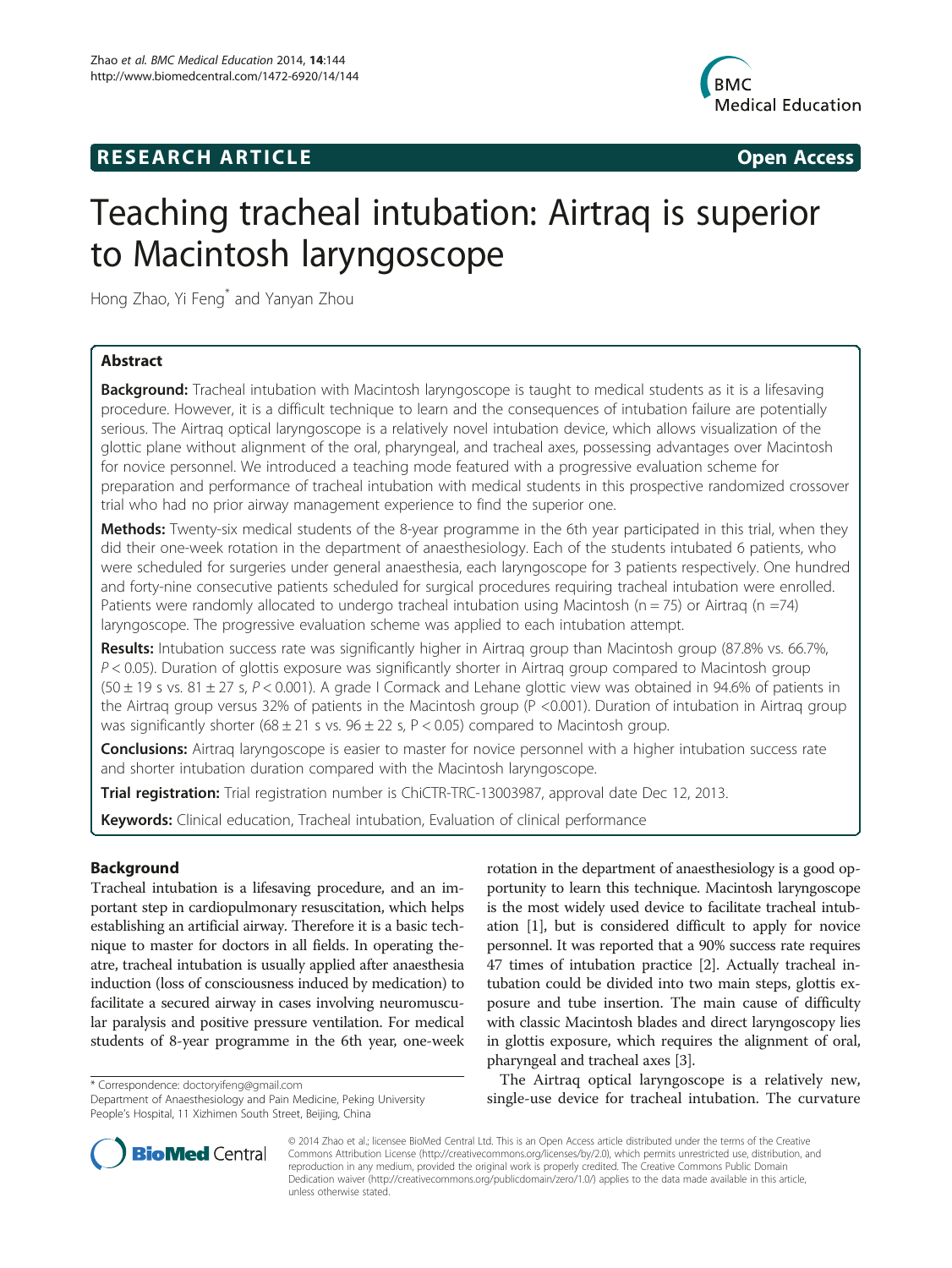of the Airtraq blade and the special internal arrangement of the optical components allow visualization of the glottic plane without alignment of the oral, pharyngeal, and tracheal axes, which may facilitate an easier glottis exposure (Figure 1). Several studies revealed the advantages of Airtraq over Macintosh laryngoscopes in simulated intubation scenarios on manikins [\[4](#page-4-0)] and in clinical trials [[5](#page-4-0)]. However, teaching medical students how to intubate with both devices has not been studied.

We here introduce our teaching mode for tracheal intubation featured with a progressive evaluation scheme for preparation and performance, and we compared the effect of teaching tracheal intubation with Macintosh and Airtraq laryngoscope to find the easier one to learn in a randomized crossover controlled clinical trial.

### Methods

## Study population and simulation-based medical education

This randomized crossover clinical trial was approved by Peking University People's Hospital Institutional Review Board. All students and patients signed a written informed consent to participate in the study.

Twenty-six medical students of the 8-year programme in the 6th year participated in this trial, when they did their one-week rotation in the department of anesthesiology at Peking University People's Hospital, a university hospital. They had no prior experience with either Macintosh or Airtraq laryngoscope (Prodol Meditec S.A., Vizcaya, Spain). Before their rotation, they were instructed airway evaluation and Cormack-Lehane classification (degree of glottis exposure) as well as airway management by lectures, written instructions, video presentations and line drawings of anatomical landmarks. On the first day of rotation, they would watch a video about all the above information. Subsequently, they would observe tracheal intubations with Macintosh and Airtraq laryngoscope on surgical patients by an attending anaesthesiologist, each laryngoscope on three patients respectively. All students performed 10 intubations on manikins (Laerdal® airway management trainer) with each laryngoscope. A progressive evaluation scheme for preparation and performance (Table [1](#page-2-0)) of tracheal intubation was adopted to emphasize the key points during intubations on manikins.

#### Evaluation of clinical intubation

After the simulation-based medical education, each student performed six tracheal intubations using either Macintosh laryngoscope  $(n = 75)$  or Airtraq optical laryngoscope  $(n = 74)$  in this week of rotation under close supervision by an attending anaesthesiologist. We enrolled 149 consecutive American Society of Anaesthesiologists physical status I to II patients, aged between 18 and 65 years old, scheduled for surgical procedures requiring general anaesthesia and tracheal intubation. Exclusion criteria were a history or any indicator of a difficult airway (i.e. Mallampati grade >2, obesity (body mass index > 30 m/kg<sup>2</sup>), interincisor distance less than 4 cm), or any risk factor of pulmonary aspiration. Patients were allocated into 2 groups, one group for Macintosh laryngoscope and the other for Airtraq laryngoscope, by a computer generated random number list and blinded to group assignment. After administration of oxygen, anaesthesia was induced with midazolum 0.03 mg/kg, propofol 2 mg/kg, rocuronium 0.6 mg/kg and fentanyl 3 μg/kg. Mask ventilation was performed for 2 minutes using 100% oxygen. Afterwards tracheal intubation was performed by one student, using Macintosh or Airtraq laryngoscope according to the randomization sequence. Endotracheal tubes of inner diameter (ID) size 8.0 mm were used for male adult patients, and size ID 7.5 mm for female patients. An intubation stylet was used for intubation with Macintosh. Optimization maneuvers were applied to improve the glottic view when required. The progressive evaluation scheme was also applied to assess student's performance for each intubation attempt (Table [1](#page-2-0)).

Duration of glottis exposure was defined as the period from opening the mouth to the maneuver to insert the endotracheal tube. Duration of successful intubation was defined as the period from opening the mouth to the

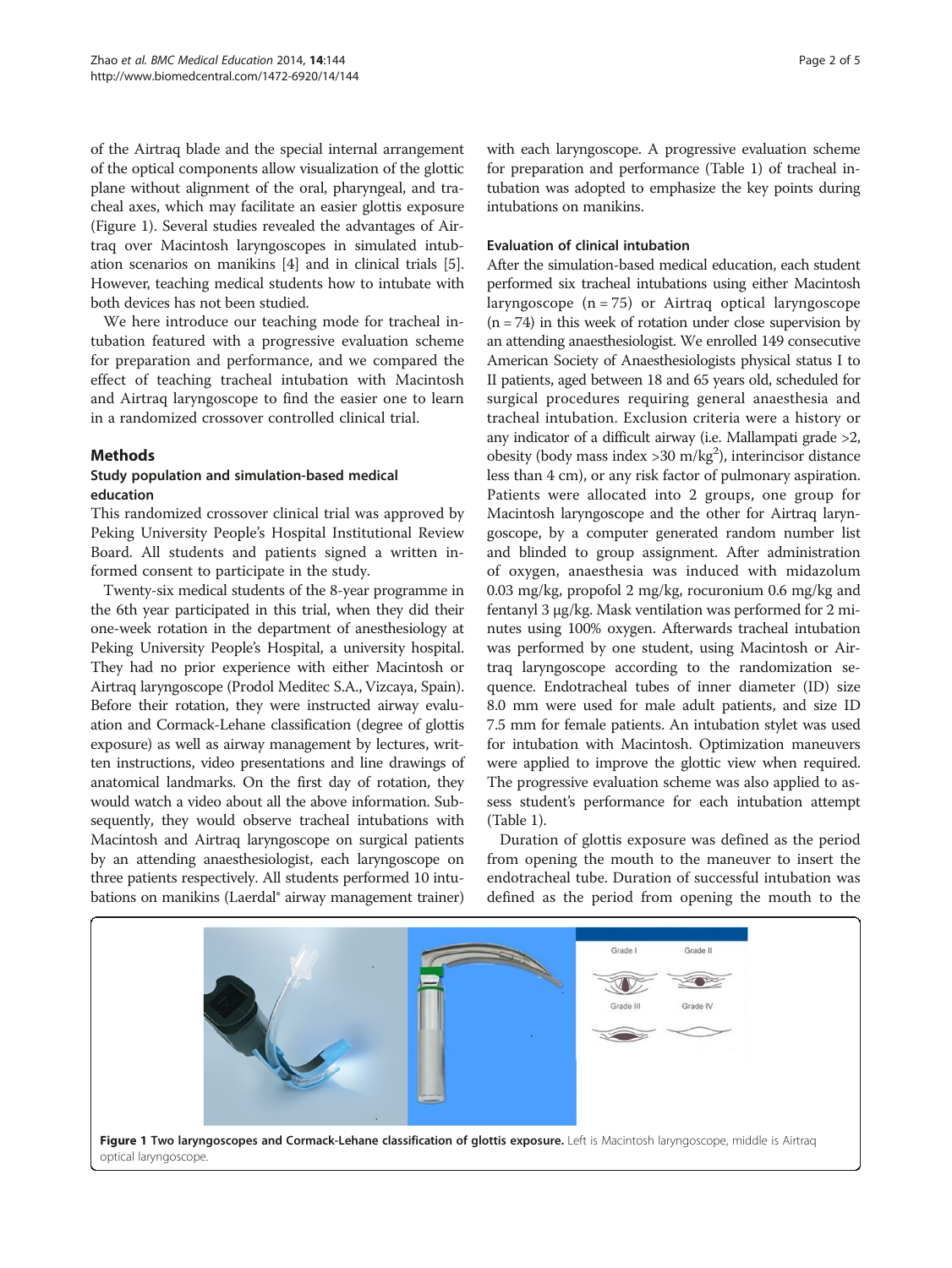#### <span id="page-2-0"></span>Table 1 Progressive evaluation scheme for tracheal intubation

| 1. Prepare the laryngoscope, anti-bite block, sticky tapes and stethoscope                                                                                                                                       |                 |  |
|------------------------------------------------------------------------------------------------------------------------------------------------------------------------------------------------------------------|-----------------|--|
| For Macintosh laryngoscope, check the light, keep the light off during preparation, put a stylet in the tube and shape the tube For Airtrag<br>laryngoscope, turn on the light, put the tube in the side channel |                 |  |
| 2. Efficient mask ventilation                                                                                                                                                                                    | 10              |  |
| 3. Proper extension of the atlantooccipital joint                                                                                                                                                                | 10              |  |
| 4. Proper insertion of laryngoscope                                                                                                                                                                              | 10              |  |
| Insert Macintosh laryngoscope from the right side of the mouth, move toward the midline                                                                                                                          |                 |  |
| Insert Airtrag laryngoscope along the midline                                                                                                                                                                    |                 |  |
| 5. Appropriate request for help to press cricoid or BURP (backward, upward, and right-sided pressure)                                                                                                            | 10 <sup>1</sup> |  |
| 6. Efficient glottis exposure, Cormack-Lehane Grade I or II                                                                                                                                                      | 10              |  |
| 7. Insert the tube into the trachea to an appropriate depth                                                                                                                                                      | 10              |  |
| 8. Inflate cuff of the tube to an appropriate pressure                                                                                                                                                           | 10              |  |
| 9. Auscultate both lungs to identify position of the tube, place anti-bite block, secure the tube with tapes                                                                                                     | 10              |  |
| 10. Time of intubation less than 150 s, calculated from opening the mouth to the first appearance of normal wave capnography                                                                                     | 10              |  |
| Inserted tube is too deep resulting in one-lung ventilation                                                                                                                                                      | $-10$           |  |
| Failed intubation, i.e. tube not inserted into the tracheal within 150 s from opening the mouth or tube inserted into the oesophagus                                                                             | $-10$           |  |

first appearance of normal wave for capnography. Intubation failure was defined as when it was not completed within 150 seconds or it resulted in an oesophageal intubation. In case of a failure, the intubation would be accomplished by an attending anaesthesiologist as soon as possible giving priority to oxygenation. To ensure patients' safety, only one attempt was allowed by the student to intubate the patient with either laryngoscope, and the whole process was under close supervision of an attending anaesthesiologist. Primary outcome was the success rate of intubation using each laryngoscope. The number of optimization maneuvers required to perform tracheal intubation was also recorded. Optimization maneuvers, performed to improve the line of sight, should include, attention for positioning, head tilt, BURP (backward, upward, and right-sided pressure) and slight movements of the blade once placed into the vallecula in an attempt to lift the epiglottis. Dental trauma, visible trauma to lip or oral mucosa, and presence of blood on laryngoscope blade would be recorded. At the end of rotation, each student rated the difficulty of learning each technique on a number rating scale about, ranging from 1-5, with  $1 =$  extremely easy,  $5 =$  extremely difficult.

#### Statistical analysis

An approximate success rate for tracheal intubation for novice intubators ranges from 35% to 65% [[6,7\]](#page-4-0). The sample size was calculated based on an alpha error of 0.05 and a beta error of 0.2, with a minimal difference of 20% in terms of the intubation success rate (compared to 65%). The resulting minimal number of patients to be intubated was 71 per group. Since each medical student

performed three intubations, 24 medical students were needed for each group.

Continuous data are presented as means ± SD and ordinal and categorical data are presented as numbers and frequencies, respectively. Comparisons between groups were analyzed with independent  $t$  test, Mann-Whitney U test or  $\chi^2$  test.  $P < 0.05$  was considered statistically significant.

#### Results

Due to limited time of rotation, 7 out of 26 students only intubated 5 patients, 19 students intubated 6 patients (Table [2\)](#page-3-0) and a total of 149 consecutive patients underwent this randomized crossover study. There were no differences in demographic data or baseline airway variables between the groups (Table [3](#page-3-0)). Intubation success rate in Airtraq group was 87.8%, which was significantly higher than in the Macintosh group (66.7%,  $P <$ 0.05) (Table [4](#page-3-0)). Duration of glottis exposure was significantly shorter in Airtraq group compared to Macintosh group  $(50 \pm 19 \text{ s vs. } 81 \pm 27 \text{ s}, P < 0.001)$ . A grade I Cormack and Lehane glottic view was obtained in 94.6% of patients in the Airtraq group, but only in 32% of patients in the Macintosh group ( $P < 0.001$ ). No optimization maneuvers were required to improve the glottis exposure of patients in the Airtraq group, while 33.7% of patients in the Macintosh group required adjusting the view  $(P <$ 0.001). Duration of intubation in Airtraq group was significantly shorter compared to Macintosh group (68  $\pm$ 21 s vs.  $96 \pm 22$  s,  $P < 0.05$ ). Finally, medical students rated Airtraq easier to learn than Macintosh laryngoscope (Intubation Difficulty number rating scale being  $2.2 \pm 0.7$  vs.  $2.8 \pm 0.6$ ,  $P < 0.05$ ). No dental, lip, mucosa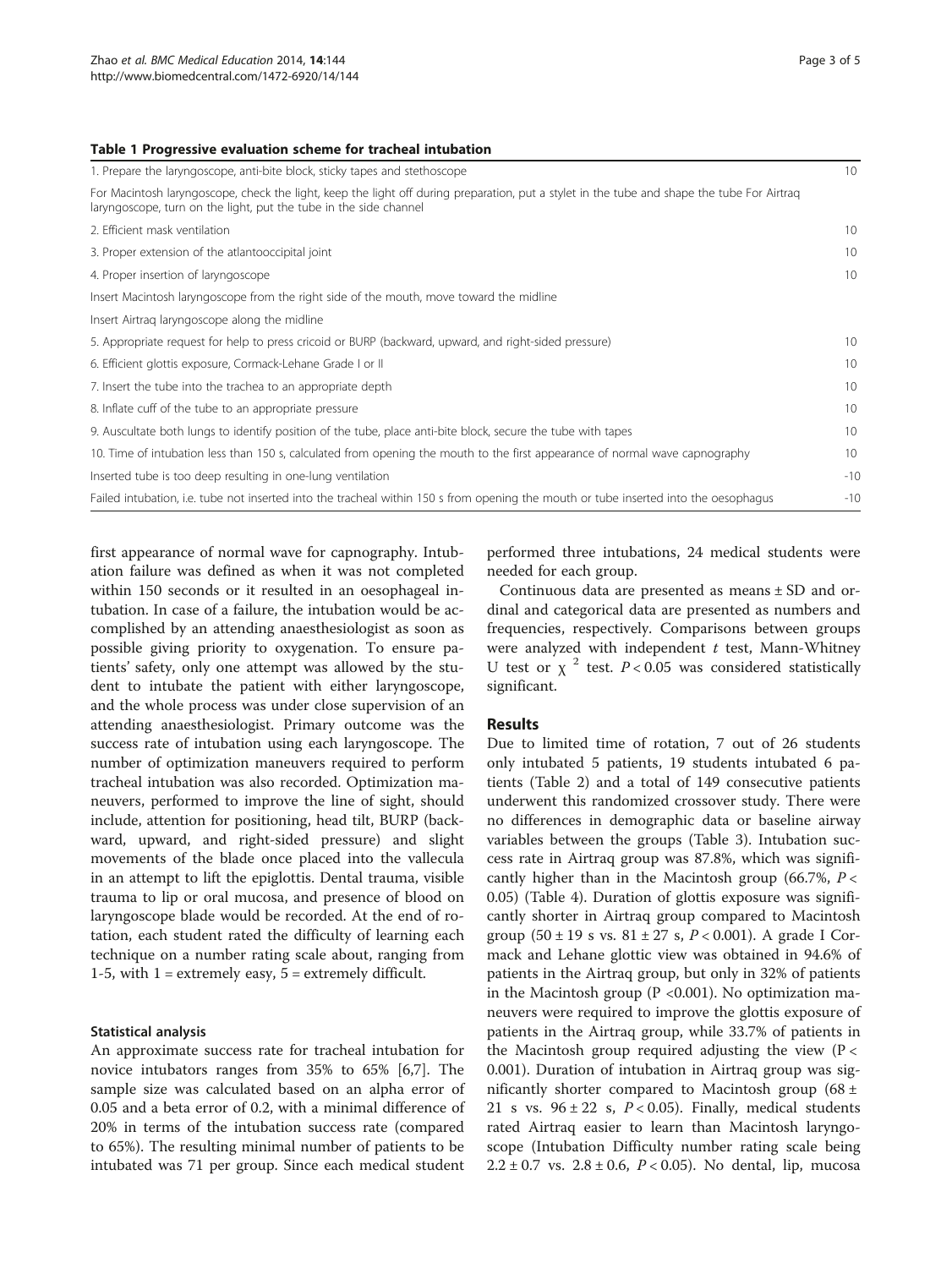|                   | Macintosh (n of<br>success/total) | Airtrag (n of<br>success/total) |
|-------------------|-----------------------------------|---------------------------------|
| First intubation  | 9/26                              | 19/26                           |
| Second intubation | 23/26                             | 24/26                           |
| Third intubation  | 18/23                             | 22/22                           |

<span id="page-3-0"></span>Table 2 Successful intubation for each intubation attempt

trauma or other complications were identified in either study group. For the failed cases, intubations were accomplished by an attending anaesthesiologist as soon as possible giving priority to oxygenation. The Cormack-Lahane classification was all rated grade I by the experienced attending anaesthesiologists for those failed cases and all failed intubations intubated with one single attempt by the attending physician.

#### **Discussion**

Our study demonstrated that Airtraq is a superior device for novice medical students to acquire tracheal intubation skills, with a higher success rate, less duration of intubation, better glottis exposure and less optimization maneuvers required.

Several investigators have reported that the mean success rate for the first 10 intubations via direct laryngoscopy by medical personnel untrained in tracheal intubation is about 35–65% and that an average of 47 attempts are needed to achieve a 90% success rate of intubation [\[2](#page-4-0)]. A more recent study showed a success rate of 20.6% for medical students [\[8](#page-4-0)], which was lower than the result of our study (Macintosh group 66.7%). In our study, the students achieved a relatively comparable high success rate with only one attempt allowed in contrast to 3 attempts allowed in other novice studies [\[9](#page-4-0)-[11\]](#page-4-0). We considered the greatly improved performance was due to the simulation-based learning and the progressive evaluation scheme applied to every intubation attempt, which helped the students to familiarize with the upper airway anatomy and bear in mind the key points of intubation. For medical students, the difficulty of tracheal intubation lies in the diverse patient intubation conditions and the psychological burden fearing inducing complications. Simulation-based learning helped them

Table 3 Demographic Data for Patients

| Group                        | Macintosh ( $n = 75$ ) | Airtrag $(n = 74)$ |
|------------------------------|------------------------|--------------------|
| Age,yr                       | $49 + 17$              | $48 \pm 18$        |
| Gender (M/F), n              | 27/48                  | 33/41              |
| Height (cm)                  | $165.0 + 5.8$          | $164.9 + 7.6$      |
| Weight (kg)                  | $60.8 + 8.1$           | $63.8 + 8.2$       |
| ASA classification (I/II), n | 48/27                  | 42/32              |
| Mallampati Grade (I/II), n   | 56/19                  | 52/22              |

Data are given as Mean ± SD.

Table 4 Intubation data for novice personnel using Macintosh and Airtraq Laryngoscope

| Group                                         | Macintosh<br>$(n = 75)$ | Airtrag<br>$(n = 74)$    |
|-----------------------------------------------|-------------------------|--------------------------|
| Overall success rate (%)                      | 66.7%                   | 87.8%§                   |
| Success rate first attempt (%)                | 34.6%                   | 73.1%§                   |
| second attempt (%)                            | 88.5%                   | 92.3%                    |
| third attempt (%)                             | 78.3%                   | 100%§                    |
| Duration for glottis Exposure (s)             | $81 \pm 27$             | $50 \pm 19*$             |
| Grade 1 for glottis exposure (n (%))          | 24 (32%)                | 70 (94.6%)*              |
| Grade 2 for glottis exposure (n (%))          | 46 (61.3%)              | 4 $(5.4\%)^*$            |
| Requirement for optimization maneuver (n (%)) | 25 (33.7%)              | $0^*$                    |
| Duration for Intubation (s)                   | $96 + 22$               | $68 + 21*$               |
| Intubation Difficulty NRS cu1-5)              | $7.8 + 0.6$             | $2.2 + 0.7$ <sup>9</sup> |

Data are given as Mean  $\pm$  SD.

\*P < 0.001 versus Macintosh group patients.

§ P < 0.05 versus Macintosh group patients.

to master the technique, get skillful on manikins and improve confidence to practice on real patients. According to our knowledge, it was the first time the progressive evaluation scheme was introduced to teaching medical students how to intubate, which helped the student to understand and memorize the key points and steps of intubation technique. The progressive evaluation scheme was adapted from the criteria for tracheal intubation trainee [[2\]](#page-4-0), in combination with our clinical and teaching experience, which has been applied in our university hospital for several years to teach novice personnel to learn this difficult but important technique.

Tracheal intubation using Macintosh laryngoscope has a high failure rate when performed by untrained medical personnel [[7,8\]](#page-4-0). The main cause of difficulty lies in the alignment of oral, pharyngeal and tracheal axes to expose the glottis with Macintosh. While the alignment is not necessary with Airtraq due to the blade curvature and the special internal arrangement of the optical components, i.e. indirect laryngoscopy to allow visualization of the glottic plane. That was why the students could facilitate a quicker and better glottis exposure with Airtraq in our study, thus a shorter duration of intubation and higher success consequently. The findings suggested that Airtraq is easy to learn, which was consistent with the results of a recent meta-analysis [\[12](#page-4-0)]. Although the first three intubations in a person's lifetime could be considered equally new experiences, we still witnessed the gradual increase of intubation success rate from the first intubation to the third one. But the success rate of the third intubation with Macintosh was decreased compared with the second one, which means the difficulty in learning this technique.

Our study was limited by the one-week rotation, which was too short to allow all students to perform six